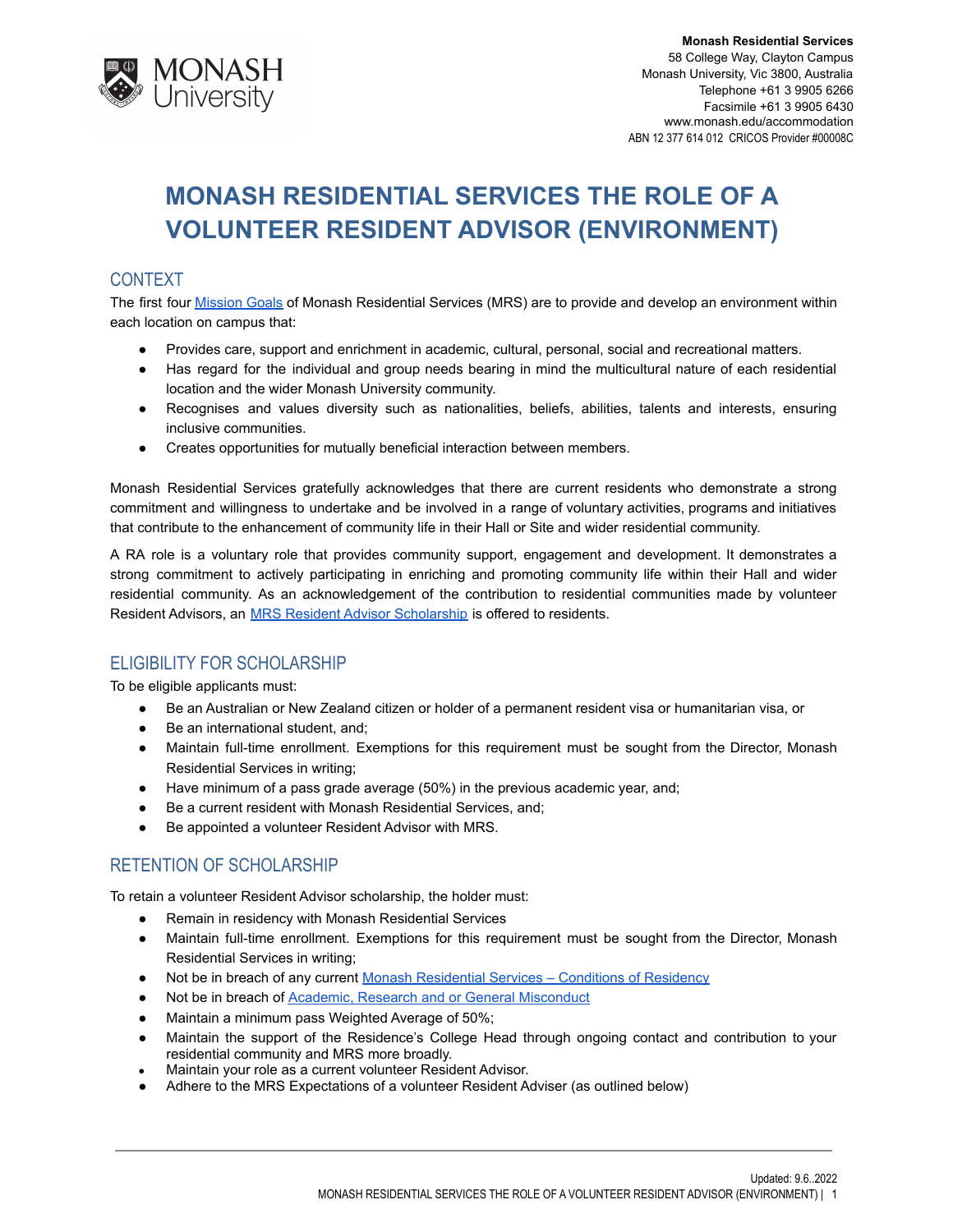

## EXPECTATIONS OF A CENTRAL VOLUNTEER RESIDENT ADVISOR

The Expectations set out below are a means to achieving the above Mission Goals and are to be fulfilled in collaboration with, and support of, the whole of the Residential Support Team of each residential hall or MRS site. The central expectation is that RAs will be the model resident – actively promoting the values and expectations of MRS in their actions (both formal and informal).

RAs are expected to inform their College Head or other appropriate person(s) at MRS of information which is important to the residential community and/or has the potential to impact the experience of residents or the reputation of MRS – RAs must disclose to their College Head or other appropriate person(s) at MRS, any personal conduct or situation(s) outside of MRS, within the University or wider community, which has the ability to influence the reputation of the RST and detrimentally impact MRS.

Volunteer Resident Advisors are expected to complete mandatory training requirements & supply supporting documentation outlined in the application form and may be directed to complete further training if new requirements/courses are added.

## EXPECTATIONS OF A VOLUNTEER RESIDENT ADVISOR (ENVIRONMENT)

All tasks as outlined below will be undertaken with support from the Support Systems Coordinator

- Provide Environmental leadership and cultural change to residents through:
	- Promoting MRS sustainable goals to residents, as per the MRS Environment & [Sustainability](https://drive.google.com/file/d/1CLie9KGVbsiRoLnCDajz4HkgTZ7vXWa4/view?usp=sharing) [Strategic Framework](https://drive.google.com/file/d/1CLie9KGVbsiRoLnCDajz4HkgTZ7vXWa4/view?usp=sharing)
	- Managing environmental function/events and initiative with the residential community
	- Email, social media interactions, or phone conversations with RAs
	- Directly visiting residents or meeting them in a communal area
	- Working with the Support Systems Coordinator to develop a program of cultural change initiatives and driving that agenda.
- Lead the *Central Environment Committee* through the [Green Impact Program](https://sites.google.com/monash.edu/green-impact-resources) (Residents)
- Provide support and advice to RAs across MRS residences, lead the forum for discussing environment and sustainability-related programs, initiatives, activities and events.
- Run several environment and sustainability-related functions or events per semester the Green Impact Program (Residents) provides a useful framework from which to base events/education campaigns. Suggestions include:
	- Tree planting day
	- Composting / Recycling education campaigns
	- Resident vegetable garden initiatives
	- Reduce consumption of environmental resources (e.g. water, electricity)
	- Towards a Low-Waste Lifestyle
	- Earth Hour / Earth Day

#### VOLUNTEER RESIDENT ADVISOR (ENVIRONMENT) OVERVIEW

The MRS volunteer Resident Advisor (Environment) will provide assistance to RAs to drive cultural change amongst the residential community, promoting MRS' sustainable goals to achieve real and measurable environmental outcomes. The volunteer Resident Advisor (Environment) will be expected to coordinate and run environmental related campaigns during the semester.

#### AIM

- To provide leadership to RAs and MRS residents on environmental issues and sustainable practices by promoting the MRS Environment & Sustainability Strategic Framework Focus Areas through the organisation of environmental function/events and initiatives.
- To encourage participation in environmental related functions and events or information sessions.
- To lead, report to, and participate in the MRS Central Environment Committee.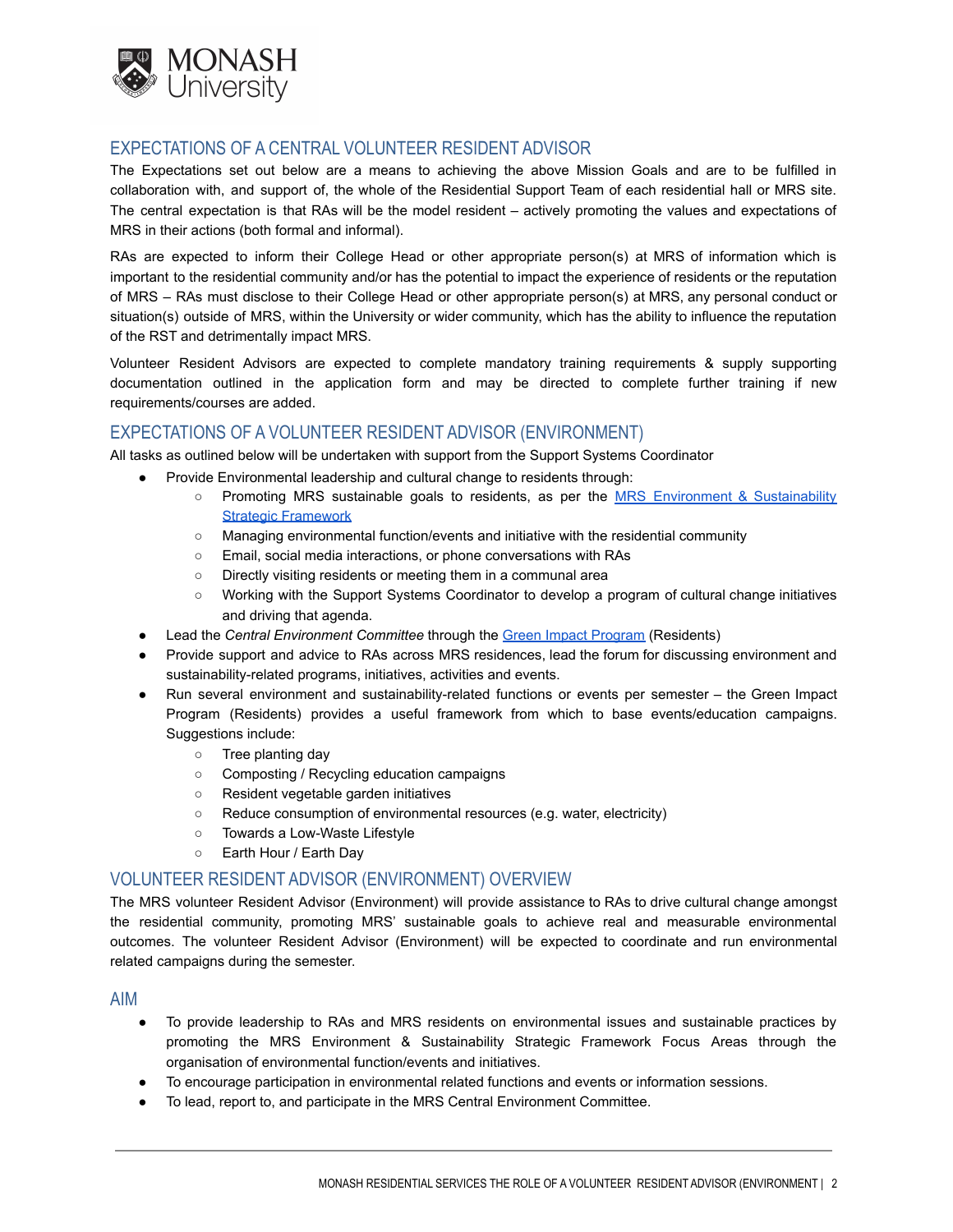

# VOLUNTEER RESIDENT ADVISOR (ENVIRONMENT) ROLE OUTLINE & RELEVANT SKILLS

All tasks as outlined below will be undertaken with support from the Support Systems Coordinator and Residents' IT Committee.

- Meet with the Support Systems Coordinator in November to develop a yearly action plan which will include, but is not limited to, the Environment Programs outlined previously.
- Complete relevant training outlined in the RA Application process
- Chair (when appropriate/necessary with agenda and minutes, provide a report when required) and coordinate the MRS-wide resident Environment Committee – where programs and initiatives are developed and planned
- One co-chair is required to attend the Residents' Committee meetings (co-chairs can alternate attending these meetings)
- Communicate effectively with all the Environment representatives at Clayton and Peninsula.
- Broadly advertise achievements and events through posters and the MRS social media.
- Oversee central MRS social media accounts linked to the relevant Committee
- Passion and knowledge about environmental issues and how to effect positive cultural change.
- Very good communication skills and ability to actively engage with residents on social media.
- Ability to analyse problems and find appropriate solutions.
- Ability to inspire, lead, and must be strongly self-motivated.

The volunteer Resident Advisor (Environment) will be provided with operating guidelines by the Support Systems Coordinator to assist them with tailoring their contribution to the specific needs of the residential community. Volunteer Resident Advisors (Environment) are not employees of MRS or the University and should ensure that they do not represent to students, staff or others that they are employees of MRS or the University. A resident's voluntary contribution to their Hall and wider residential community as a volunteer Resident Advisor (Environment) does not carry any commitment by MRS or the University, for future employment opportunities.

## OTHER ITEMS OF CONSIDERATION

- Monash Residential Services reserves the right at any time to advise residents they no longer require their voluntary contribution to the community as a volunteer Resident Advisor.
- Volunteer Resident Advisors may be required to move a designated room to undertake the role.
- All residents living at a Monash Residential Services site, whether they are residents or residents who have offered to be volunteer volunteer Resident Advisors:
	- are bound by the terms of their individual Residency Agreements;
	- accept and acknowledge that they will abide by MRS Accommodation Fee Regulations, the Conditions of Residency and other regulations as are specified on the MRS web page;
	- must pay all requisite fees at the times specified;
	- accept all other such regulations as are specified in volunteer Resident Advisor online induction and to abide by the disciplinary authority of the College Head, MRS Site Managers or other appropriate persons.

## REWARDS

In addition to the possibility of a MRS volunteer Resident Advisor Scholarship, the role of a volunteer Resident Advisor (Environment) provides the opportunity to:

- Contribute to community development and social change
- Form friendships with like-minded students from different faculties
- Access to specialised training programs
- Develop your leadership, communication and teamwork skills
- Gain valuable experience for your CV
- Participation recorded on your Australian Higher Education Graduate Statement